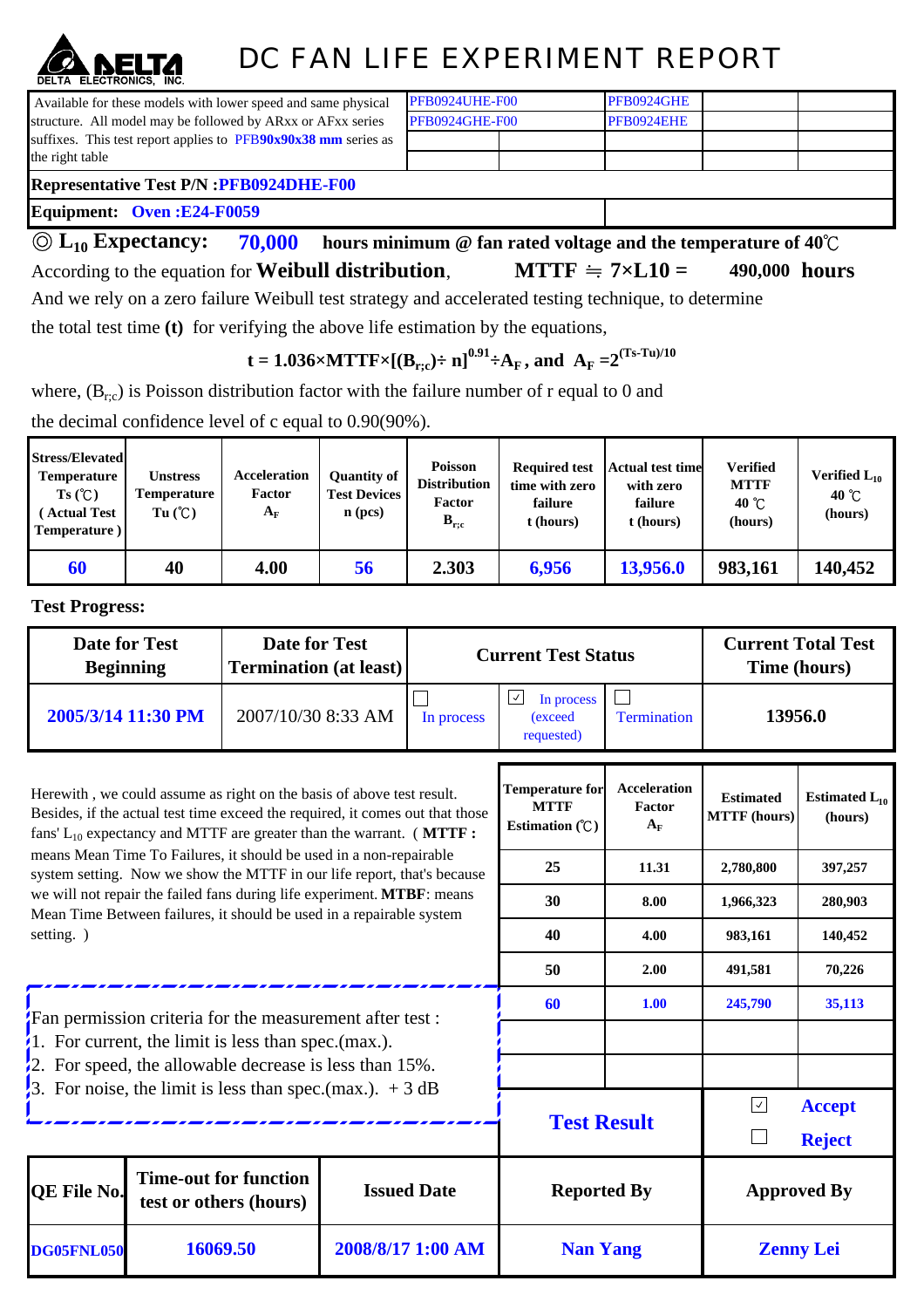

## DC FAN FUNCTION TEST RECORD FOR LIFE EXPERIMENT

| Available for these models with lower speed and same physical structure. |                     |                                                                      |           |                     | <b>PFB0924UHE-F00</b>      |               | PFB0924GHE                    |                                                       |                           |  |
|--------------------------------------------------------------------------|---------------------|----------------------------------------------------------------------|-----------|---------------------|----------------------------|---------------|-------------------------------|-------------------------------------------------------|---------------------------|--|
|                                                                          |                     | All model may be followed by ARxx or AFxx series suffixes. This test |           |                     | <b>PFB0924GHE-F00</b>      |               | PFB0924EHE                    |                                                       |                           |  |
|                                                                          |                     | report applies to PFB90x90x38 mm series as the right table           |           |                     |                            |               |                               |                                                       |                           |  |
|                                                                          |                     |                                                                      |           |                     |                            |               |                               |                                                       |                           |  |
| <b>Required Test</b>                                                     |                     | <b>Date for Test</b>                                                 |           |                     | <b>Date for Test</b>       | <b>Sample</b> | <b>Failure</b>                |                                                       | <b>Current Total Test</b> |  |
| Time (hrs)                                                               |                     | <b>Beginning</b>                                                     |           |                     | <b>Termination</b>         | Size (pcs):   | (pcs):                        |                                                       | Time (hrs)                |  |
|                                                                          | 6,956               | 2005/3/14 11:30 PM                                                   |           |                     | 2007/10/30 8:33 AM         | 56            | $\Omega$                      |                                                       | 13956.0                   |  |
|                                                                          |                     |                                                                      |           |                     |                            |               |                               | $\boxed{\textcolor{blue}{\mathcal{L}}}$<br>In process |                           |  |
| Representative Test P/N : PFB0924DHE-F00                                 |                     |                                                                      |           |                     | <b>Current Test Status</b> | In process    | <i>(exceed)</i><br>requested) | <b>Termination</b>                                    |                           |  |
| Equipment:                                                               |                     | Oven: E24-F0059                                                      |           |                     |                            |               |                               |                                                       |                           |  |
| <b>Test Data Between Initial Test and Final Test</b>                     |                     |                                                                      |           |                     |                            |               |                               |                                                       |                           |  |
|                                                                          | <b>Initial Test</b> | <b>Final Test</b>                                                    |           | <b>Initial Test</b> | <b>Final Test</b>          |               | <b>Initial Test</b>           | <b>Final Test</b>                                     |                           |  |
| Sample                                                                   | Current Spec.       | Current Spec.                                                        | Deviation | Speed Spec.         | Speed Spec.                | Deviation     | Noise Spec.                   | Noise Spec.                                           | Deviation                 |  |
| No.                                                                      | (A)                 | (A)                                                                  | (% )      | (RPM)               | (RPM)                      | (% )          | (dBA)                         | (dB A)                                                | (% )                      |  |
|                                                                          | 1.74Max.            | 1.74Max.                                                             |           | 7360-8640           | 7360-8640                  |               | <b>71.5Max</b>                | <b>71.5Max</b>                                        |                           |  |
| $\mathbf{1}$                                                             | 1.43                | 1.46                                                                 | 2.0       | 8235                | 7800                       | $-5.3$        | 65.9                          | 65.5                                                  | $-0.6$                    |  |
| $\overline{2}$                                                           | 1.42                | 1.45                                                                 | 1.9       | 8242                | 7900                       | $-4.1$        | 65.5                          | 66.4                                                  | 1.4                       |  |
| 3                                                                        | 1.42                | 1.53                                                                 | 7.9       | 8247                | 8053                       | $-2.4$        | 65.1                          | 65.6                                                  | 0.8                       |  |
| 4                                                                        | 1.43                | 1.41                                                                 | $-1.5$    | 8229                | 7899                       | $-4.0$        | 65.7                          | 65.4                                                  | $-0.5$                    |  |
| 5                                                                        | 1.42                | 1.43                                                                 | 0.4       | 8245                | 8072                       | $-2.1$        | 65.4                          | 66.1                                                  | 1.1                       |  |
| 6                                                                        | 1.45                | 1.47                                                                 | 1.4       | 8159                | 7909                       | $-3.1$        | 65.9                          | 65.3                                                  | $-0.9$                    |  |
| $\overline{7}$                                                           | 1.45                | 1.42                                                                 | $-1.8$    | 8174                | 8003                       | $-2.1$        | 65.2                          | 65.6                                                  | 0.6                       |  |
| 8                                                                        | 1.50                | 1.44                                                                 | $-3.9$    | 8282                | 7961                       | $-3.9$        | 65.8                          | 66.2                                                  | 0.6                       |  |
| 9                                                                        | 1.43                | 1.41                                                                 | $-1.3$    | 8221                | 7875                       | $-4.2$        | 65.1                          | 65.9                                                  | 1.2                       |  |
| 10                                                                       | 1.52                | 1.43                                                                 | $-5.7$    | 8224                | 7939                       | $-3.5$        | 66.3                          | 65.8                                                  | $-0.8$                    |  |
| 11                                                                       | 1.44                | 1.40                                                                 | $-2.7$    | 8216                | 7809                       | $-5.0$        | 65.7                          | 65.8                                                  | 0.2                       |  |
| 12                                                                       | 1.51                | 1.48                                                                 | $-2.3$    | 8259                | 7953                       | $-3.7$        | 65.5                          | 66.2                                                  | 1.1                       |  |
| 13                                                                       | 1.42                | 1.40                                                                 | $-1.4$    | 8259                | 8082                       | $-2.1$        | 65.3                          | 66.1                                                  | 1.3                       |  |
| 14                                                                       | 1.49                | 1.42                                                                 | $-4.4$    | 8274                | 8017                       | $-3.1$        | 65.7                          | 65.0                                                  | $-1.1$                    |  |
| 15                                                                       | 1.41                | 1.51                                                                 | 6.8       | 8283                | 8114                       | $-2.0$        | 66.0                          | 65.7                                                  | $-0.5$                    |  |
| 16                                                                       | 1.50                | 1.53                                                                 | 1.9       | 8232                | 7970                       | $-3.2$        | 65.9                          | 66.2                                                  | 0.5                       |  |
| 17                                                                       | 1.41                | 1.42                                                                 | 0.8       | 8269                | 8013                       | $-3.1$        | 65.3                          | 65.7                                                  | 0.6                       |  |
| 18                                                                       | 1.51                | 1.44                                                                 | $-4.6$    | 8232                | 7940                       | $-3.5$        | 65.9                          | 65.9                                                  | 0.0                       |  |
| 19                                                                       | 1.52                | 1.51                                                                 | $-0.9$    | 8231                | 7841                       | $-4.7$        | 66.0                          | 66.1                                                  | 0.2                       |  |
| 20                                                                       | 1.40                | 1.43                                                                 | 1.8       | 8177                | 8036                       | $-1.7$        | 65.4                          | 66.0                                                  | 0.9                       |  |
| 21                                                                       | 1.51                | 1.49                                                                 | $-1.4$    | 8245                | 8016                       | $-2.8$        | 65.7                          | 65.8                                                  | 0.2                       |  |
| 22                                                                       | 1.39                | 1.43                                                                 | 3.1       | 8210                | 7850                       | $-4.4$        | 65.9                          | 65.7                                                  | $-0.3$                    |  |
| 23                                                                       | 1.51                | 1.41                                                                 | $-7.0$    | 8242                | 8024                       | $-2.6$        | 65.5                          | 66.1                                                  | 0.9                       |  |
| 24                                                                       | 1.39                | 1.49                                                                 | 7.4       | 8181                | 7995                       | $-2.3$        | 65.8                          | 65.4                                                  | $-0.6$                    |  |
| 25                                                                       | 1.46                | 1.49                                                                 | 1.9       | 8104                | 7909                       | $-2.4$        | 65.9                          | 66.1                                                  | 0.3                       |  |
| 26                                                                       | 1.55                | 1.38                                                                 | $-10.8$   | 8093                | 7866                       | $-2.8$        | 65.7                          | 65.6                                                  | $-0.2$                    |  |
| 27                                                                       | 1.52                | 1.40                                                                 | $-8.1$    | 7940                | 7861                       | $-1.0$        | 65.7                          | 66.2                                                  | 0.8                       |  |
| 28                                                                       | 1.58                | 1.47                                                                 | $-7.2$    | 8047                | 7889                       | $-2.0$        | 65.5                          | 66.3                                                  | 1.2                       |  |
| 29                                                                       | 1.57                | 1.44                                                                 | $-8.2$    | 8072                | 8046                       | $-0.3$        | 65.3                          | 65.7                                                  | 0.6                       |  |
| 30                                                                       | 1.50                | 1.47                                                                 | $-2.1$    | 8012                | 7970                       | $-0.5$        | 65.8                          | 65.8                                                  | 0.0                       |  |
| 31                                                                       | 1.55                | 1.41                                                                 | $-9.1$    | 8091                | 7967                       | $-1.5$        | 65.7                          | 65.4                                                  | $-0.5$                    |  |
| 32                                                                       | 1.49                | 1.49                                                                 | $-0.3$    | 8003                | 7959                       | $-0.5$        | 65.3                          | 66.0                                                  | 1.1                       |  |
| 33                                                                       | 1.55                | 1.47                                                                 | $-5.5$    | 8073                | 7967                       | $-1.3$        | 65.9                          | 66.3                                                  | 0.6                       |  |
| 34                                                                       | 1.52                | 1.42                                                                 | $-6.3$    | 8104                | 7896                       | $-2.6$        | 66.2                          | 65.7                                                  | $-0.8$                    |  |
| 35                                                                       | 1.48                | 1.40                                                                 | $-5.5$    | 8044                | 8158                       | 1.4           | 65.7                          | 65.5                                                  | $-0.3$                    |  |
|                                                                          |                     |                                                                      |           |                     |                            |               |                               |                                                       |                           |  |
| QE File No.                                                              |                     | <b>Time-out for function</b><br>test or others (hours)               |           |                     | <b>Issued Date</b>         |               | <b>Reported By</b>            |                                                       | <b>Approved By</b>        |  |
| <b>DG05FNL050</b>                                                        |                     | 16069.50                                                             |           |                     | 2008/8/17 1:00 AM          |               | <b>Nan Yang</b>               | <b>Zenny Lei</b>                                      |                           |  |